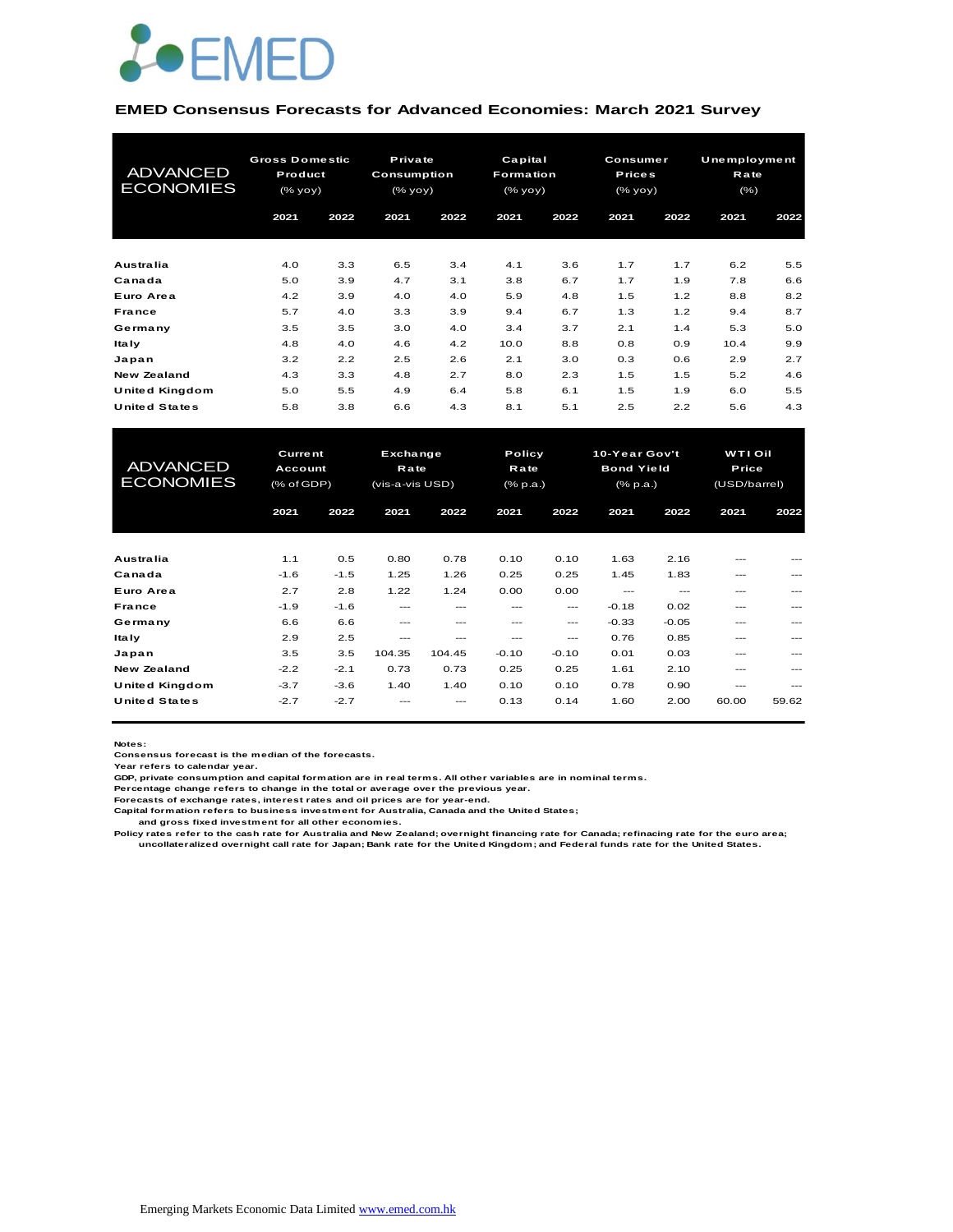

#### **EMED Consensus Forecasts for Emerging Markets: March 2021 Survey**

| <b>EMERGING</b><br><b>MARKETS</b> | <b>Gross Domestic</b><br>Product<br>(% yoy)<br>2021 | 2022 | <b>Private</b><br>Consumption<br>$(%$ (% yoy)<br>2021 | 2022 | <b>Fixed</b><br>Investment<br>(% yoy)<br>2021 | 2022 | Consumer<br><b>Prices</b><br>(% yoy)<br>2021 | 2022 | <b>Unemployment</b><br>Rate<br>(% )<br>2021 | 2022 |
|-----------------------------------|-----------------------------------------------------|------|-------------------------------------------------------|------|-----------------------------------------------|------|----------------------------------------------|------|---------------------------------------------|------|
| Argentina                         | 4.4                                                 | 2.6  | 3.2                                                   | 3.5  | 0.2                                           | 4.8  | 45.0                                         | 37.9 | 11.9                                        | 10.9 |
| <b>Brazil</b>                     | 3.7                                                 | 2.6  | 2.0                                                   | 1.8  | 12.9                                          | 1.8  | 4.7                                          | 3.5  | 13.0                                        | 11.8 |
| Chile                             | 5.3                                                 | 3.6  | 6.8                                                   | 3.8  | 8.7                                           | 7.7  | 3.1                                          | 3.1  | 10.4                                        | 9.4  |
| China                             | 8.5                                                 | 5.4  | 10.7                                                  | 7.0  | 7.5                                           | 4.4  | 1.7                                          | 2.4  | 4.1                                         | 4.6  |
| Colombia                          | 5.0                                                 | 3.9  | 3.3                                                   | 4.0  | 9.4                                           | 4.8  | 2.4                                          | 3.0  | 13.0                                        | 12.4 |
| <b>Czech Republic</b>             | 3.5                                                 | 4.4  | 4.4                                                   | 6.4  | 1.6                                           | 10.1 | 2.2                                          | 2.0  | 3.2                                         | 2.7  |
| <b>Hong Kong</b>                  | 4.4                                                 | 3.4  | 4.2                                                   | 4.3  | 7.5                                           | 4.2  | 1.5                                          | 2.0  | 5.7                                         | 4.0  |
| Hungary                           | 4.7                                                 | 4.9  | 0.5                                                   | 5.9  | 2.0                                           | 8.4  | 3.2                                          | 3.2  | 4.6                                         | 3.9  |
| India*                            | $-8.0$                                              | 9.7  | $-9.5$                                                | 9.1  | $-20.5$                                       | 13.2 | 6.5                                          | 4.4  | $\frac{1}{2}$                               | 5.1  |
| Indonesia                         | 4.9                                                 | 5.1  | 4.3                                                   | 6.3  | 4.3                                           | 5.7  | 2.3                                          | 2.9  | 6.3                                         | 5.5  |
| Malaysia                          | 6.4                                                 | 5.5  | 7.5                                                   | 4.8  | 8.4                                           | 3.0  | 2.0                                          | 2.1  | 3.8                                         | 3.4  |
| <b>Mexico</b>                     | 4.5                                                 | 2.7  | 4.7                                                   | 4.6  | 6.9                                           | 3.7  | 3.6                                          | 3.3  | 5.0                                         | 4.4  |
| <b>Philippines</b>                | 8.0                                                 | 7.1  | 4.1                                                   | 5.2  | 8.8                                           | 10.6 | 3.8                                          | 3.0  | 8.0                                         | 6.9  |
| Poland                            | 3.8                                                 | 4.5  | 2.9                                                   | 6.5  | $-1.0$                                        | 8.1  | 2.6                                          | 2.8  | 4.7                                         | 3.6  |
| Russia                            | 2.9                                                 | 2.6  | 3.8                                                   | 2.3  | 3.8                                           | 5.0  | 4.3                                          | 3.8  | 5.2                                         | 5.1  |
| <b>Singapore</b>                  | 5.3                                                 | 3.5  | 6.3                                                   | 3.9  | 15.1                                          | 6.6  | 1.1                                          | 1.2  | 2.7                                         | 2.3  |
| South Korea                       | 3.3                                                 | 2.9  | 2.2                                                   | 4.1  | 2.9                                           | 3.2  | 1.2                                          | 1.5  | 3.9                                         | 3.8  |
| <b>Taiwan</b>                     | 4.3                                                 | 2.8  | 3.5                                                   | 1.8  | 4.1                                           | 2.5  | 1.4                                          | 1.4  | 3.7                                         | 3.7  |
| <b>Thailand</b>                   | 3.9                                                 | 4.5  | 2.0                                                   | 2.9  | 4.3                                           | 4.0  | 1.1                                          | 1.2  | 1.7                                         | 1.4  |
| Turkey                            | 4.8                                                 | 3.8  | 6.1                                                   | 0.8  | 9.6                                           | 7.6  | 12.6                                         | 10.5 | 13.1                                        | 10.8 |

|                       | Money                    |                                          | <b>Merchandise</b>                       |                                          | <b>Merchandise</b>       |                          | <b>Current</b> |        | Exchange        |        |
|-----------------------|--------------------------|------------------------------------------|------------------------------------------|------------------------------------------|--------------------------|--------------------------|----------------|--------|-----------------|--------|
| <b>EMERGING</b>       | Supply M2                |                                          | <b>Exports</b>                           |                                          | <b>Imports</b>           |                          | <b>Account</b> |        | Rate            |        |
| <b>MARKETS</b>        | (% yoy)                  |                                          | $(%$ (% yoy)                             |                                          | (% yoy)                  |                          | (% of GDP)     |        | (vis-a-vis USD) |        |
|                       | 2021                     | 2022                                     | 2021                                     | 2022                                     | 2021                     | 2022                     | 2021           | 2022   | 2021            | 2022   |
|                       |                          |                                          |                                          |                                          |                          |                          |                |        |                 |        |
|                       |                          |                                          |                                          |                                          |                          |                          |                |        |                 |        |
| Argentina             | 42.0                     | $\hspace{0.05cm} \ldots$                 | 3.7                                      | $\hspace{0.05cm} \ldots$                 | 6.5                      | $\hspace{0.05cm} \ldots$ | 1.0            | 1.2    | 115.68          | 135.00 |
| <b>Brazil</b>         | 9.0                      | $\hspace{0.05cm} \ldots$                 | 8.2                                      | 4.0                                      | 12.4                     | 5.2                      | $-1.2$         | $-0.9$ | 5.26            | 5.17   |
| Chile                 | 9.0                      | $\frac{1}{2}$                            | 6.0                                      | $---$                                    | 10.0                     | $\cdots$                 | $-0.9$         | $-1.0$ | 728             | 718    |
| China                 | 9.0                      | 8.3                                      | 8.2                                      | 4.6                                      | 10.0                     | 5.9                      | 1.6            | 1.3    | 6.43            | 6.48   |
| Colombia              | 6.4                      | $\hspace{0.05cm} \ldots \hspace{0.05cm}$ | $-1.7$                                   | $\hspace{0.05cm} \ldots$                 | 0.5                      | $\hspace{0.05cm} \ldots$ | $-2.9$         | $-2.6$ | 3652            | 3645   |
| <b>Czech Republic</b> | $\frac{1}{2}$            | $\frac{1}{2}$                            | 19.7                                     | 14.7                                     | 20.8                     | 15.5                     | 1.7            | 1.2    | 21.3            | 20.8   |
| <b>Hong Kong</b>      | 6.7                      | 5.0                                      | 3.0                                      | 3.7                                      | 3.5                      | 4.5                      | 4.0            | 4.5    | 7.77            | 7.77   |
| Hungary               | $---$                    | $\qquad \qquad -$                        | $\sim$ $\sim$                            | $\qquad \qquad \cdots$                   | $\hspace{0.05cm} \ldots$ | $\qquad \qquad - -$      | $-0.4$         | 0.2    | 282             | 289    |
| India*                | ---                      | $\qquad \qquad -$                        | $-10.5$                                  | 8.7                                      | $-26.3$                  | 19.6                     | 1.1            | $-0.8$ | 73              | 74     |
| Indonesia             | $---$                    | $---$                                    | 6.4                                      | 5.6                                      | 13.1                     | 13.0                     | $-1.6$         | $-2.0$ | 14010           | 14025  |
| Malaysia              | $- - -$                  | $\frac{1}{2}$                            | $\hspace{0.05cm} \ldots \hspace{0.05cm}$ | $\hspace{0.05cm} \ldots \hspace{0.05cm}$ | $\hspace{0.05cm} \ldots$ | $\hspace{0.05cm} \ldots$ | 3.1            | 3.1    | 4.05            | 3.95   |
| <b>Mexico</b>         | 9.1                      | $\frac{1}{2}$                            | 12.8                                     | 3.2                                      | 13.3                     | 7.6                      | 0.9            | 0.0    | 20.5            | 20.8   |
| <b>Philippines</b>    | $---$                    | $- - -$                                  | 1.9                                      | 10.2                                     | 6.4                      | 22.7                     | 0.7            | 1.2    | 48.7            | 48.3   |
| Poland                | $---$                    | $- - -$                                  | $\frac{1}{2}$                            | $\cdots$                                 | $\hspace{0.05cm} \ldots$ | $\hspace{0.05cm} \ldots$ | 3.0            | 2.7    | 3.73            | 3.59   |
| Russia                | 10.0                     | $\frac{1}{2}$                            | 5.6                                      | 3.5                                      | 10.7                     | 3.5                      | 2.9            | 3.2    | 73.0            | 73.4   |
| Singapore             | $\hspace{0.05cm} \ldots$ | $\hspace{0.05cm} \ldots$                 | $\hspace{0.05cm} \ldots$                 | $\hspace{0.05cm} \ldots$                 | $\hspace{0.05cm} \ldots$ | $\hspace{0.05cm} \ldots$ | 17.0           | 17.0   | 1.32            | 1.32   |
| South Korea           | 9.0                      | $\qquad \qquad \cdots$                   | 6.0                                      | 4.1                                      | 4.9                      | 7.8                      | 3.9            | 3.8    | 1100            | 1091   |
| Taiwan                | 5.0                      | 4.5                                      | 6.3                                      | 4.4                                      | 8.1                      | 4.2                      | 13.0           | 12.0   | 28.3            | 27.6   |
| <b>Thailand</b>       | $\frac{1}{2}$            | $\frac{1}{2}$                            | 4.4                                      | 5.8                                      | 6.0                      | 8.2                      | 3.5            | 4.4    | 30.2            | 29.8   |
| Turkey                | 18.0                     | $- - -$                                  | 8.2                                      | $\frac{1}{2}$                            | 1.8                      | $---$                    | $-3.0$         | $-2.2$ | 7.43            | 7.49   |
|                       |                          |                                          |                                          |                                          |                          |                          |                |        |                 |        |

**Notes:** 

**Consensus forecast is the median of the forecasts.**

**Year refers to calendar year except for India for which fiscal year (April to March) is used.**

**GDP, private consumption and fixed investment are in real terms. All other variables are in nominal terms.**

**Percentage change refers to change in the total or average over the previous year, except for money supply growth which is based on year-end figures.**

**Forecasts of exchange rates and interest rates are for year-end.**

**\*Forecasts for India are FY20/21 and FY21/22**

Emerging Markets Economic Data Limited www.emed.com.hk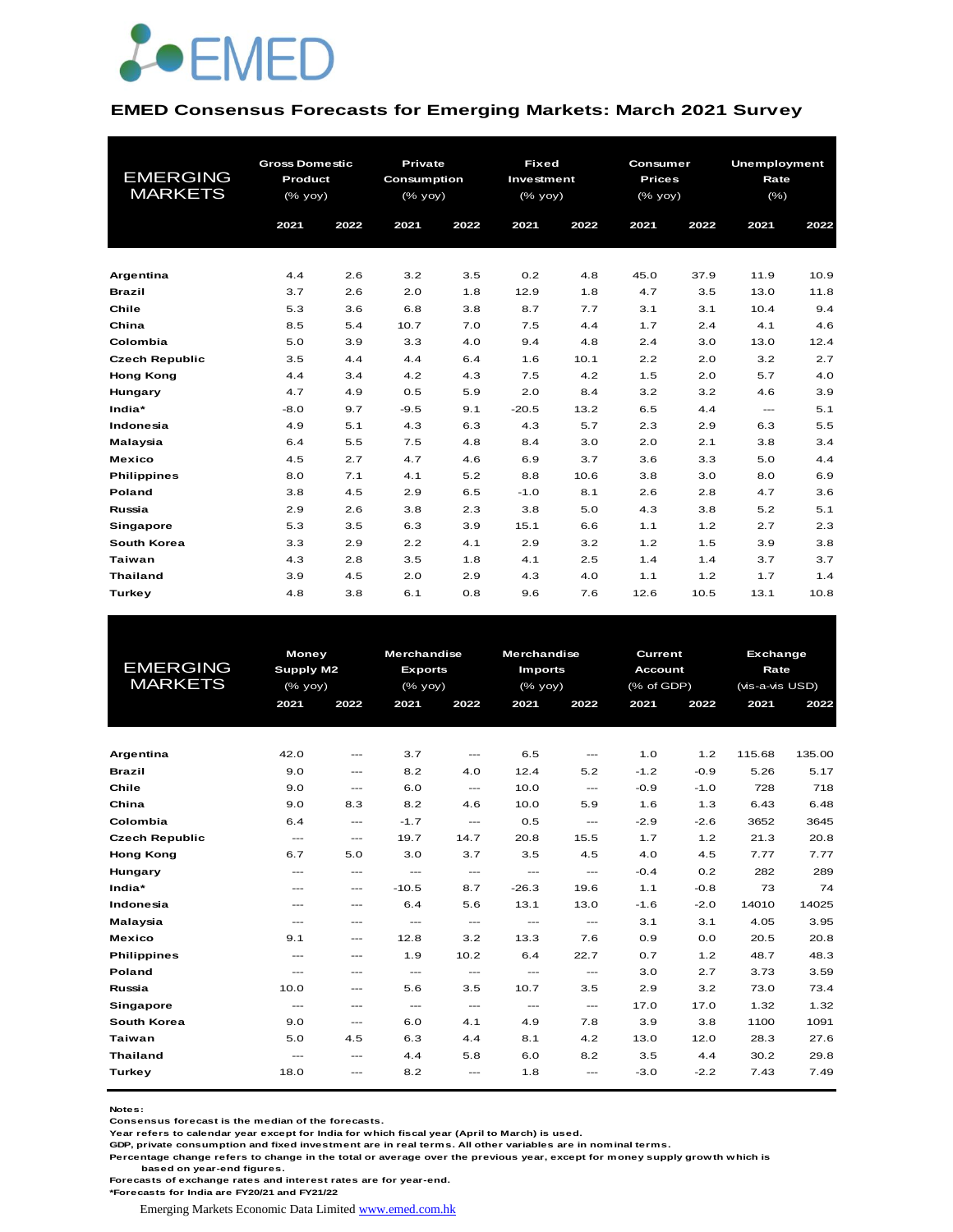### **EMED Consensus Forecasts for the United States: March 2021 Survey**

| <b>UNITED STATES</b>                | <b>Gross Domestic</b><br><b>Product</b><br>(% yoy) |      | Consumer<br><b>Prices</b><br>(% yoy) |      | <b>UNITED STATES</b>           | <b>Gross Domestic</b><br><b>Product</b><br>(% yoy) |      | <b>Consumer</b><br><b>Prices</b><br>(% yoy) |      |
|-------------------------------------|----------------------------------------------------|------|--------------------------------------|------|--------------------------------|----------------------------------------------------|------|---------------------------------------------|------|
|                                     | 2021                                               | 2022 | 2021                                 | 2022 |                                | 2021                                               | 2022 | 2021                                        | 2022 |
| <b>ABN AMRO</b>                     | 5.8                                                | 4.1  | 2.5                                  | 1.9  | <b>National Bank of Canada</b> | 6.6                                                | 3.8  | 2.7                                         | 2.4  |
| <b>Action Economics</b>             | 4.8                                                | ---  | 2.5                                  | ---  | <b>NIESR</b>                   | 3.6                                                | 3.1  | 2.0                                         | 1.9  |
| <b>Bank Julius Baer</b>             | 6.4                                                | 4.1  | 2.9                                  | 2.2  | <b>Northern Trust</b>          | 6.4                                                | 4.2  | 2.5                                         | 1.9  |
| <b>BayernLB</b>                     | 5.0                                                | 3.0  | 2.5                                  | 2.4  | <b>PNC</b>                     | 5.2                                                | 3.8  | 2.2                                         | 1.9  |
| <b>Berenberg Capital Markets</b>    | 6.5                                                | 4.5  | 2.5                                  | 2.6  | Prometeia                      | 5.6                                                | 4.3  | 1.8                                         | 2.2  |
| <b>BMO Capital Markets</b>          | 6.5                                                | 4.5  | 2.6                                  | 2.2  | Royal Bank of Canada           | 6.2                                                | 3.3  | 2.6                                         | 2.2  |
| <b>Capital Economics</b>            | 5.5                                                | 4.5  | 2.5                                  | 2.3  | <b>RWI</b>                     | 5.9                                                | 3.6  | 2.6                                         | 2.1  |
| <b>CIBC World Markets</b>           | 4.1                                                | 3.6  | 2.3                                  | 2.3  | <b>Schroders</b>               | 4.7                                                | 4.9  | 2.6                                         | 2.0  |
| <b>Comerica Bank</b>                | 5.8                                                | 3.5  | 2.6                                  | 2.2  | <b>Scotia Capital</b>          | 6.3                                                | 4.4  | 2.0                                         | 2.5  |
| Commerzbank                         | 6.0                                                | 4.0  | 2.4                                  | 2.0  | <b>Societe Generale</b>        | 4.9                                                | 2.8  | 1.9                                         | 1.8  |
| <b>Credit Suisse</b>                | 5.7                                                | 3.5  | 2.4                                  | 2.1  | <b>Standard &amp; Poor's</b>   | 6.5                                                | 3.1  | 2.1                                         | 2.2  |
| Daiwa Institute of Research         | 3.6                                                | 3.3  | 1.7                                  | ---  | <b>TD Economics</b>            | 5.7                                                | 4.3  | 2.5                                         | 2.0  |
| Danske Bank                         | 7.5                                                | 5.3  | 2.3                                  | 1.7  | University of Michigan - RSQE  | 4.8                                                | 3.9  | 2.3                                         | 2.1  |
| Deka Bank                           | 6.0                                                | 2.6  | 2.5                                  | 2.5  | <b>UOB</b>                     | 6.3                                                | 2.8  | 2.4                                         | 2.0  |
| <b>Desjardins</b>                   | 6.5                                                | 4.0  | $2.2\,$                              | 2.1  | <b>Wells Fargo</b>             | 6.4                                                | 5.7  | 2.7                                         | 2.4  |
| <b>DZ Bank</b>                      | 6.5                                                | 4.4  | 2.6                                  | 2.0  |                                |                                                    |      |                                             |      |
| <b>Erste Group Bank AG</b>          | 5.9                                                | 3.4  | $2.2\,$                              | 1.9  |                                |                                                    |      |                                             |      |
| <b>Fannie Mae</b>                   | 6.1                                                | 4.3  | 2.2                                  | 2.5  |                                |                                                    |      |                                             |      |
| <b>First Trust Advisors</b>         | 5.6                                                | 3.0  | 2.5                                  | 3.1  | <b>CONSENSUS</b>               |                                                    |      |                                             |      |
| <b>IFO Munich Institute</b>         | 4.1                                                | ---  | 1.4                                  | ---  | Median                         | 5.9                                                | 3.9  | 2.4                                         | 2.2  |
| Kiel Institute                      | 6.6                                                | 4.1  | 2.8                                  | 2.3  | Mean                           | 5.7                                                | 3.9  | 2.4                                         | 2.2  |
| <b>Moody's Analytics</b>            | 5.7                                                | 5.7  | 2.6                                  | 2.6  | High                           | 7.5                                                | 5.7  | 2.9                                         | 3.1  |
| <b>Mortgage Bankers Association</b> | 5.9                                                | 2.8  | 2.4                                  | 2.1  | Low                            | 3.6                                                | 2.6  | 1.4                                         | 1.7  |
| <b>NAR</b>                          | 4.0                                                | 3.5  | 2.3                                  | 2.8  | <b>Standard Deviation</b>      | 0.9                                                | 0.8  | 0.3                                         | 0.3  |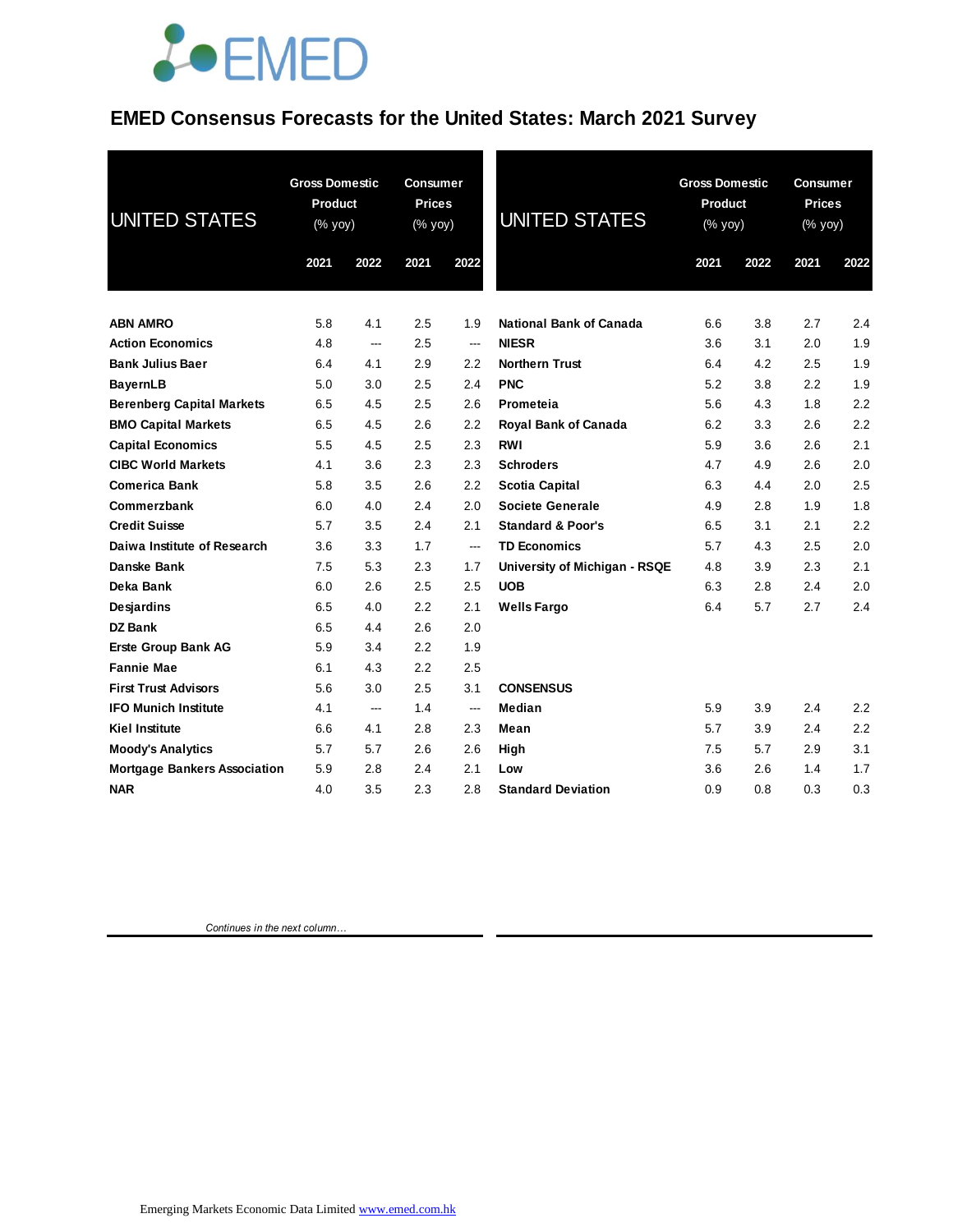### **EMED Consensus Forecasts for the Euro Area: March 2021 Survey**

| <b>EURO AREA</b>                 | <b>Gross Domestic</b><br><b>Product</b><br>(% yoy) |      | <b>Consumer</b><br><b>Prices</b><br>(% yoy) |                        | <b>EURO AREA</b>             | <b>Gross Domestic</b><br><b>Product</b><br>(% yoy) |      | <b>Consumer</b><br><b>Prices</b><br>(% yoy) |      |
|----------------------------------|----------------------------------------------------|------|---------------------------------------------|------------------------|------------------------------|----------------------------------------------------|------|---------------------------------------------|------|
|                                  | 2021                                               | 2022 | 2021                                        | 2022                   |                              | 2021                                               | 2022 | 2021                                        | 2022 |
| <b>ABN AMRO</b>                  | 3.3                                                | 4.2  | 1.6                                         | 0.7                    | Prometeia                    | 4.3                                                | 3.6  | 0.7                                         | 1.1  |
| <b>Bank Julius Baer</b>          | 5.0                                                | 5.2  | 1.7                                         | 1.4                    | <b>Rabobank</b>              | 4.0                                                | 3.6  | 1.9                                         | 1.3  |
| <b>BayernLB</b>                  | 3.9                                                | 3.4  | 1.5                                         | 1.5                    | <b>Royal Bank of Canada</b>  | 4.1                                                | 3.7  | 1.6                                         | 1.3  |
| <b>Berenberg Capital Markets</b> | 4.4                                                | 4.3  | 1.9                                         | 1.5                    | <b>RWI</b>                   | 4.0                                                | 3.3  | 1.3                                         | 1.2  |
| <b>BMO Capital Markets</b>       | 4.5                                                | 4.0  | 1.1                                         | 1.0                    | <b>Schroders</b>             | 3.6                                                | 4.8  | 1.7                                         | 1.2  |
| <b>Capital Economics</b>         | 5.0                                                | 4.0  | 0.8                                         | 0.8                    | <b>Scotia Capital</b>        | 4.2                                                | 3.9  | 1.0                                         | 1.3  |
| Commerzbank                      | 5.0                                                | 5.0  | 1.7                                         | 1.5                    | <b>Societe Generale</b>      | 4.1                                                | 3.6  | 1.7                                         | 1.1  |
| <b>Credit Suisse</b>             | 4.4                                                | 3.8  | 1.4                                         | 1.0                    | <b>Standard &amp; Poor's</b> | 4.8                                                | 3.9  | 1.0                                         | 1.3  |
| Danske Bank                      | 4.9                                                | 3.4  | 1.7                                         | 1.1                    | <b>TD Economics</b>          | 4.5                                                | 4.4  | 1.3                                         | 1.2  |
| Deka Bank                        | 4.5                                                | 3.5  | 1.5                                         | 1.1                    | <b>UOB</b>                   | 4.1                                                | 4.3  | 1.5                                         | 1.2  |
| DZ Bank                          | 3.7                                                | 4.9  | 1.6                                         | 1.3                    | <b>Wells Fargo</b>           | 4.0                                                | 3.5  | 1.3                                         | 1.3  |
| Erste Group Bank AG              | 4.0                                                | 3.4  | 1.0                                         | 1.2                    |                              |                                                    |      |                                             |      |
| <b>ETLA</b>                      | 4.7                                                | 3.5  | 1.7                                         | 1.5                    | <b>CONSENSUS</b>             |                                                    |      |                                             |      |
| <b>IFO Munich Institute</b>      | 5.1                                                | ---  | 1.0                                         | $\qquad \qquad \cdots$ | Median                       | 4.2                                                | 3.9  | 1.5                                         | 1.2  |
| <b>Kiel Institute</b>            | 4.8                                                | 4.3  | 1.7                                         | 1.5                    | Mean                         | 4.3                                                | 4.0  | 1.4                                         | 1.2  |
| <b>Moody's Analytics</b>         | 3.9                                                | 4.1  | 1.3                                         | 1.1                    | High                         | 5.1                                                | 5.2  | 1.9                                         | 1.5  |
| <b>NIESR</b>                     | 3.5                                                | 2.8  | 0.9                                         | 1.2                    | Low                          | 3.3                                                | 2.8  | 0.7                                         | 0.7  |
| <b>Northern Trust</b>            | 4.1                                                | 4.6  | 1.4                                         | 1.4                    | <b>Standard Deviation</b>    | 0.5                                                | 0.6  | 0.3                                         | 0.2  |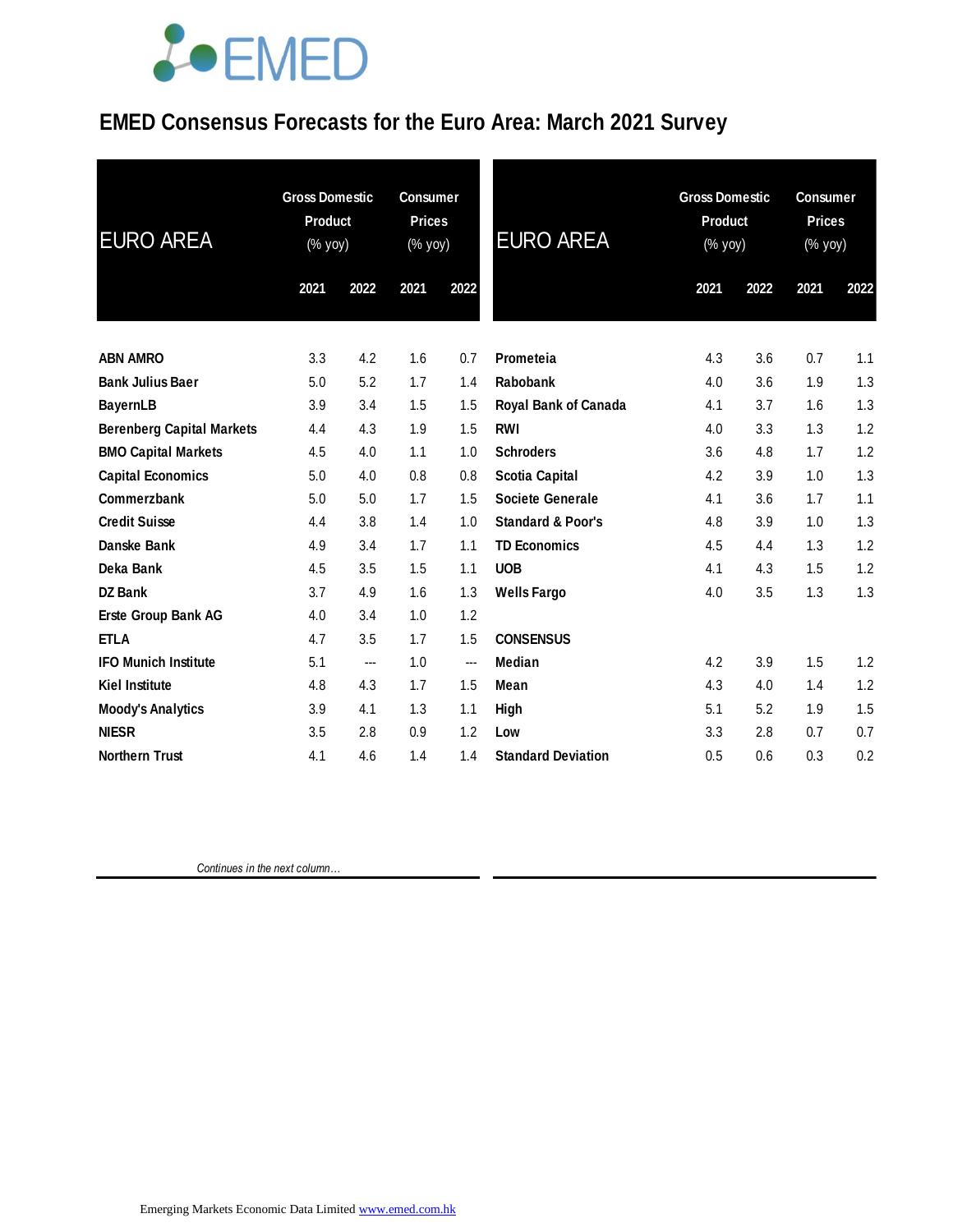### **EMED Consensus Forecasts for Japan: March 2021 Survey**

| <b>JAPAN</b>                     | <b>Gross Domestic</b><br><b>Product</b><br>(% yoy) |      | <b>Consumer</b><br><b>Prices</b><br>(% yoy) |                          | <b>JAPAN</b>              | <b>Gross Domestic</b><br><b>Product</b><br>(% yoy) |      | <b>Consumer</b><br><b>Prices</b><br>(% yoy) |      |
|----------------------------------|----------------------------------------------------|------|---------------------------------------------|--------------------------|---------------------------|----------------------------------------------------|------|---------------------------------------------|------|
|                                  | 2021                                               | 2022 | 2021                                        | 2022                     |                           | 2021                                               | 2022 | 2021                                        | 2022 |
| <b>ABN AMRO</b>                  | 3.1                                                | 1.9  | 0.5                                         | 0.6                      | Prometeia                 | 4.0                                                | 1.1  | 0.4                                         | 0.6  |
| <b>Bank Julius Baer</b>          | 3.0                                                | 2.5  | $-0.2$                                      | 0.3                      | Rabobank                  | 2.5                                                | ---  | 0.2                                         | ---  |
| <b>BayernLB</b>                  | 2.5                                                | 1.3  | 0.6                                         | 1.4                      | <b>RWI</b>                | 3.3                                                | 2.4  | 0.4                                         | 0.8  |
| <b>Berenberg Capital Markets</b> | 4.8                                                | 2.0  | 0.3                                         | 0.6                      | <b>Schroders</b>          | 3.2                                                | 2.5  | 0.3                                         | 0.9  |
| <b>BMO Capital Markets</b>       | 3.5                                                | 2.0  | $-0.1$                                      | 0.5                      | <b>Scotia Capital</b>     | 3.0                                                | 1.1  | 0.8                                         | 1.0  |
| <b>Capital Economics</b>         | 3.7                                                | 2.3  | $-0.1$                                      | 0.2                      | <b>Societe Generale</b>   | 3.5                                                | 2.8  | 0.2                                         | 1.2  |
| Commerzbank                      | 3.5                                                | 2.0  | 0.1                                         | 0.5                      | <b>TD Economics</b>       | 2.9                                                | 2.2  | $-0.1$                                      | 0.4  |
| <b>Credit Suisse</b>             | 1.7                                                | 1.9  | 0.2                                         | 0.3                      | <b>UOB</b>                | 3.2                                                | 2.1  | 1.0                                         | 1.5  |
| Daiwa Institute of Research      | 2.5                                                | 3.2  | 0.4                                         | 0.8                      | <b>Wells Fargo</b>        | 3.4                                                | 2.3  | $-0.2$                                      | 0.6  |
| Danske Bank                      | 2.7                                                | 2.5  | 0.3                                         | 0.6                      |                           |                                                    |      |                                             |      |
| Deka Bank                        | 3.8                                                | 1.8  | 0.0                                         | 1.0                      |                           |                                                    |      |                                             |      |
| <b>DZ Bank</b>                   | 3.3                                                | 1.9  | 0.2                                         | 0.4                      |                           |                                                    |      |                                             |      |
| <b>IFO Munich Institute</b>      | 3.3                                                | ---  | 0.3                                         | $\overline{\phantom{a}}$ | <b>CONSENSUS</b>          |                                                    |      |                                             |      |
| <b>JCER</b>                      | 2.5                                                | 2.2  | 0.4                                         | 0.3                      | <b>Median</b>             | 3.3                                                | 2.1  | 0.3                                         | 0.6  |
| <b>Kiel Institute</b>            | 3.9                                                | 2.2  | 1.0                                         | 0.8                      | Mean                      | 3.2                                                | 2.1  | 0.3                                         | 0.7  |
| <b>Moody's Analytics</b>         | 3.6                                                | 1.9  | $-0.1$                                      | 0.7                      | High                      | 4.8                                                | 3.2  | 1.0                                         | 1.5  |
| <b>NIESR</b>                     | 1.9                                                | 1.5  | 0.3                                         | 0.2                      | Low                       | 1.7                                                | 1.1  | $-0.2$                                      | 0.2  |
| <b>Northern Trust</b>            | 3.6                                                | 2.4  | $-0.2$                                      | 0.3                      | <b>Standard Deviation</b> | 0.7                                                | 0.5  | 0.3                                         | 0.4  |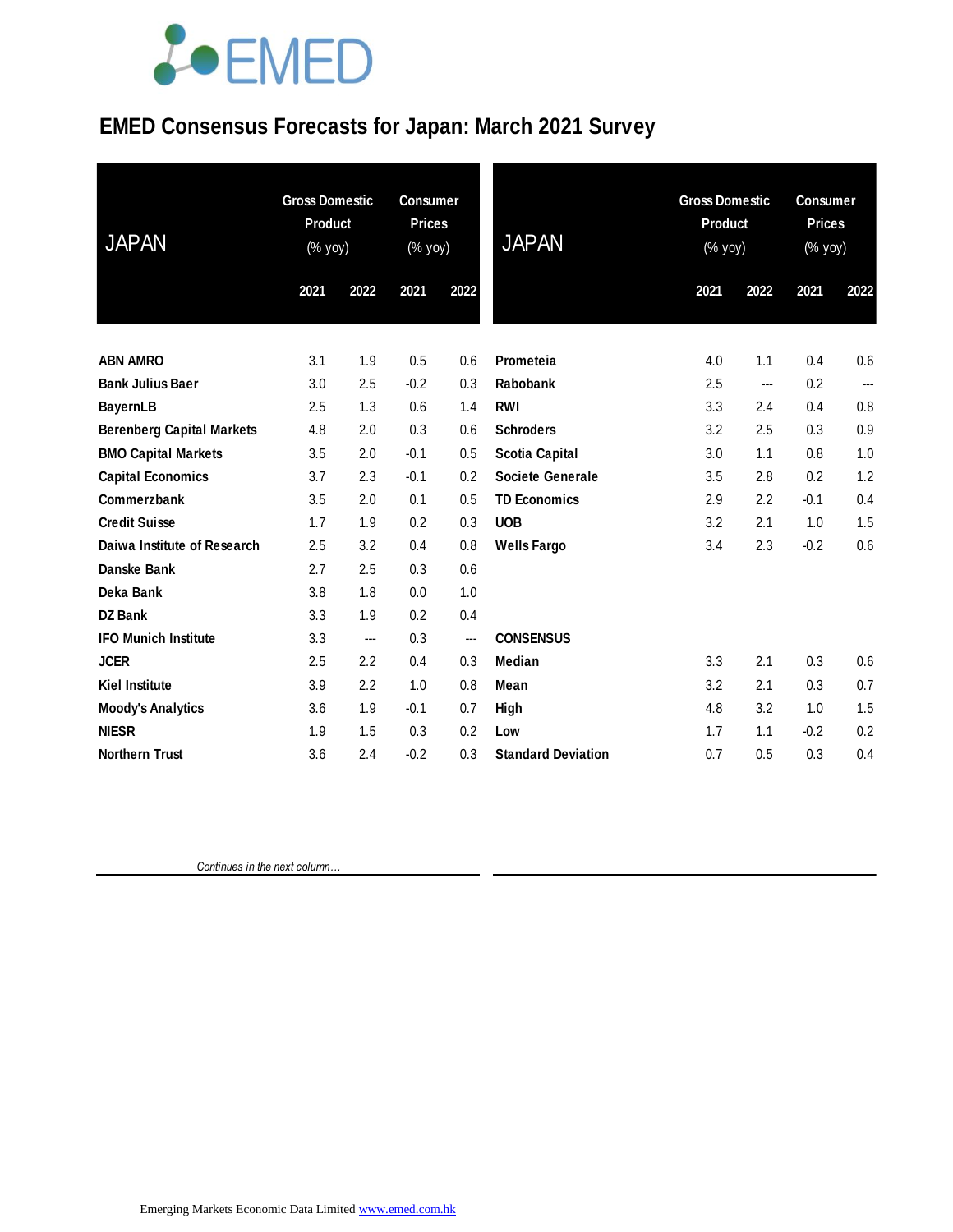### **EMED Consensus Forecasts for China: March 2021 Survey**

| <b>CHINA</b>                     | <b>Gross Domestic</b><br><b>Product</b><br>(% yoy) |      | <b>Consumer</b><br><b>Prices</b><br>(% yoy) |      | <b>CHINA</b>                 | <b>Gross Domestic</b><br><b>Product</b><br>(% yoy) |      | <b>Consumer</b><br><b>Prices</b><br>(% yoy) |      |
|----------------------------------|----------------------------------------------------|------|---------------------------------------------|------|------------------------------|----------------------------------------------------|------|---------------------------------------------|------|
|                                  | 2021                                               | 2022 | 2021                                        | 2022 |                              | 2021                                               | 2022 | 2021                                        | 2022 |
| <b>ABN AMRO</b>                  | 8.5                                                | 5.5  | 1.5                                         | 2.5  | <b>NIESR</b>                 | 7.8                                                | 5.3  | 1.9                                         | 2.2  |
| <b>Bank Julius Baer</b>          | 8.9                                                | 5.4  | 1.9                                         | 2.3  | <b>Northern Trust</b>        | 8.6                                                | 5.3  | 1.7                                         | 2.7  |
| <b>Bank of East Asia</b>         | 8.6                                                | 5.3  | 1.2                                         | 2.0  | Rabobank                     | 7.0                                                | ---  | 3.4                                         | ---  |
| <b>BayernLB</b>                  | 7.9                                                | 5.5  | 1.6                                         | 2.0  | <b>RWI</b>                   | 9.2                                                | 5.1  | 1.3                                         | 2.1  |
| <b>Berenberg Capital Markets</b> | 9.5                                                | 5.3  | 1.6                                         | 2.2  | <b>Schroders</b>             | 9.0                                                | 5.7  | 2.0                                         | 2.8  |
| <b>BMO Capital Markets</b>       | 8.0                                                | 6.0  | 1.6                                         | 3.0  | <b>Scotia Capital</b>        | 8.3                                                | 5.9  | 2.0                                         | 2.6  |
| <b>Capital Economics</b>         | 10.0                                               | 4.5  | 1.5                                         | 1.5  | <b>Societe Generale</b>      | 8.5                                                | 5.0  | 0.7                                         | 1.6  |
| Commerzbank                      | 8.0                                                | 5.0  | 1.4                                         | 2.3  | <b>Standard &amp; Poor's</b> | 7.0                                                | 5.0  | 1.7                                         | ---  |
| <b>Credit Suisse</b>             | 7.1                                                | 5.2  | 1.7                                         | 2.7  | <b>UOB</b>                   | 8.5                                                | 5.7  | 2.6                                         | 3.0  |
| Daiwa Institute of Research      | 7.5                                                | 5.5  | 1.8                                         | 2.5  | <b>Wells Fargo</b>           | 9.3                                                | 5.7  | 1.9                                         | 2.3  |
| Danske Bank                      | 9.2                                                | 5.5  | 2.0                                         | 2.5  |                              |                                                    |      |                                             |      |
| Deka Bank                        | 9.6                                                | 5.2  | 1.6                                         | 2.5  |                              |                                                    |      |                                             |      |
| <b>DZ Bank</b>                   | 8.8                                                | 5.4  | 1.8                                         | 2.5  | <b>CONSENSUS</b>             |                                                    |      |                                             |      |
| <b>IFO Munich Institute</b>      | 9.7                                                | ---  | 2.2                                         | ---  | Median                       | 8.6                                                | 5.5  | 1.7                                         | 2.4  |
| Intesa Sanpaolo                  | 7.8                                                | 5.7  | 1.6                                         | 2.2  | Mean                         | 8.6                                                | 5.4  | 1.7                                         | 2.4  |
| JP Morgan                        | 9.5                                                | 5.6  | 1.4                                         | 2.4  | High                         | 10.0                                               | 6.0  | 3.4                                         | 3.5  |
| <b>Kiel Institute</b>            | 9.7                                                | 5.8  | 0.9                                         | 2.3  | Low                          | 7.0                                                | 4.5  | 0.7                                         | 1.5  |
| <b>Moody's Analytics</b>         | 8.3                                                | 5.8  | 1.5                                         | 3.5  | <b>Standard Deviation</b>    | 0.9                                                | 0.3  | 0.5                                         | 0.4  |